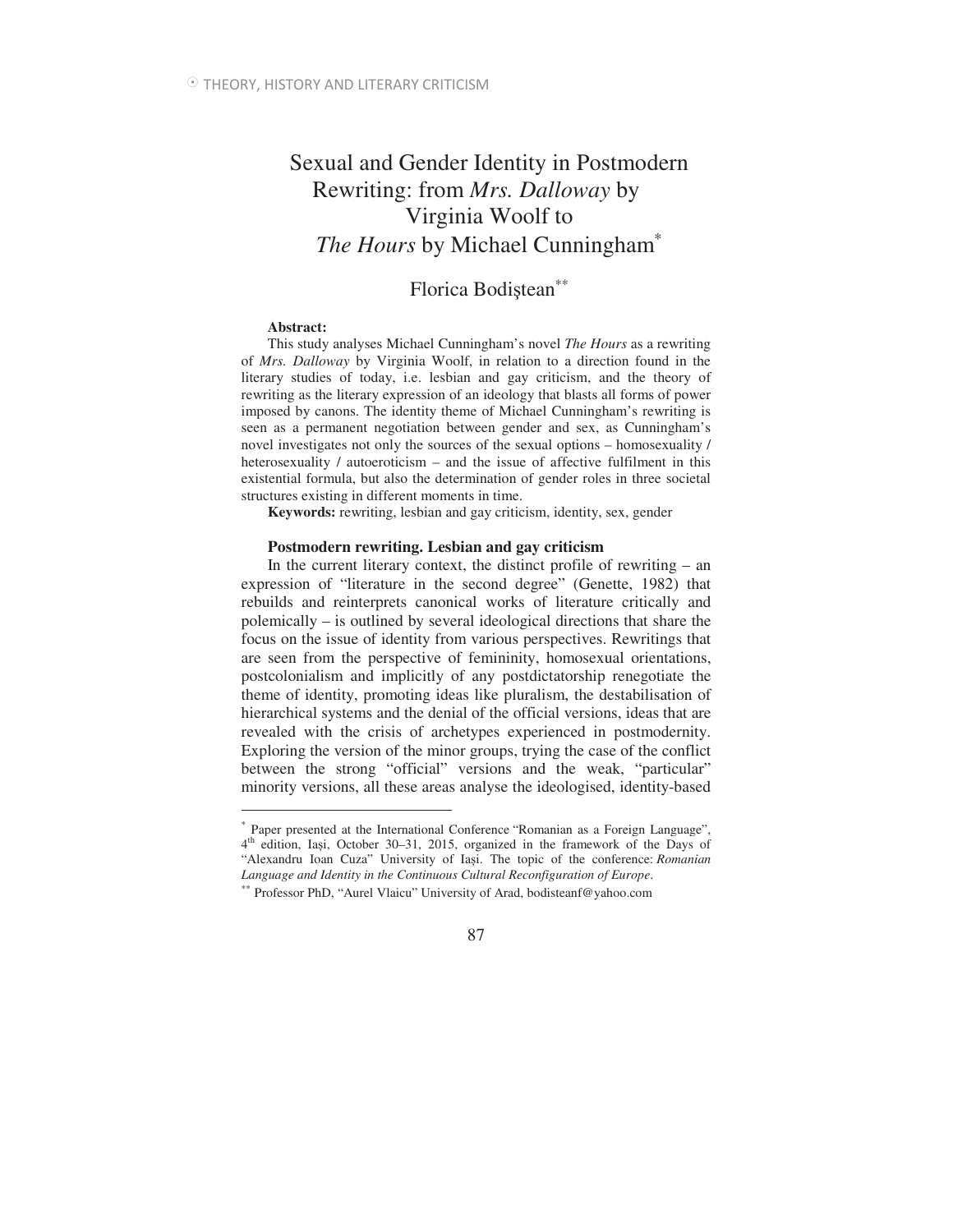narratives about individuals and members of communities, organised around discursive terms related to nationality, ethnicity, race, social status, gender and sexual orientation and moral and religious beliefs. It is an opposing or at least alternative rethink of ethics in postmodernity; the forces defining the implicit debate are of the centre–margin, identity–alterity, power–non-power and official–dissident type. Rewriting, the *pièce de résistance* of these recuperating orientations of postmodernism and post-postmodernism, takes the form of a counterfactual narrative of the established texts; it is equally determined by an aesthetically recycling or replicating perspective and an ethically interrogative perspective. On maintaining a permanent and explicit reference to the source text, rewriting has, in postmodernity and postpostmodernity, a compulsory biological dimension that aims at blasting the "institutionalised" interpretations and, with them, a certain type of collective mentality. Rewriting is more than an implied comment; it is a countertext to the official text and has a strategic stake involving a certain type of social positioning. The critical/revising model of rewriting is "a way of reading the marks of this work in postmodern narratives that appear to rehash a former story while in fact polemically revising that story along with the cultural stories underlying it" (Moraru, 2001: 21).

Deconstructing the heterosexuality/homosexuality opposition, lesbian and gay studies re-raise the identity theme from the viewpoint of sexual orientation, a category as influential as that of gender in feminist studies. Among other aspects, these studies interpret the metaphor of homosexuality as "«transgressing boundaries», re-challenging identity categories or consciously fighting against enforced rules, social limitations and cultural prejudice" (Tucan, 2007: 129–130).

### **Rewriting and ideological debate**

Through its title, Michael Cunningham's novel reveals itself as a rewriting of Virginia Woolf's *Mrs. Dalloway* whose original title was also *The Hours*. As with Virginia Woolf's work, a day in a woman's life provides enough epic material for a novel. Published in 1988, 73 years after Woolf's book, *The Hours* blends three narratives, three stories constantly oscillating between fictional and metafictional, of which only one rewrites the topic of *Mrs. Dalloway*. The first story focuses on Virginia Woolf in 1923, the year she wrote the novel, more precisely the day she woke up from a dream with the first sentence of the novel in her mind, and 1941, the year of her death. The second story is that of Laura Brown, a mother and a wife living the American housewives' typical life in the 1950's, and is also placed within the space of one day in June,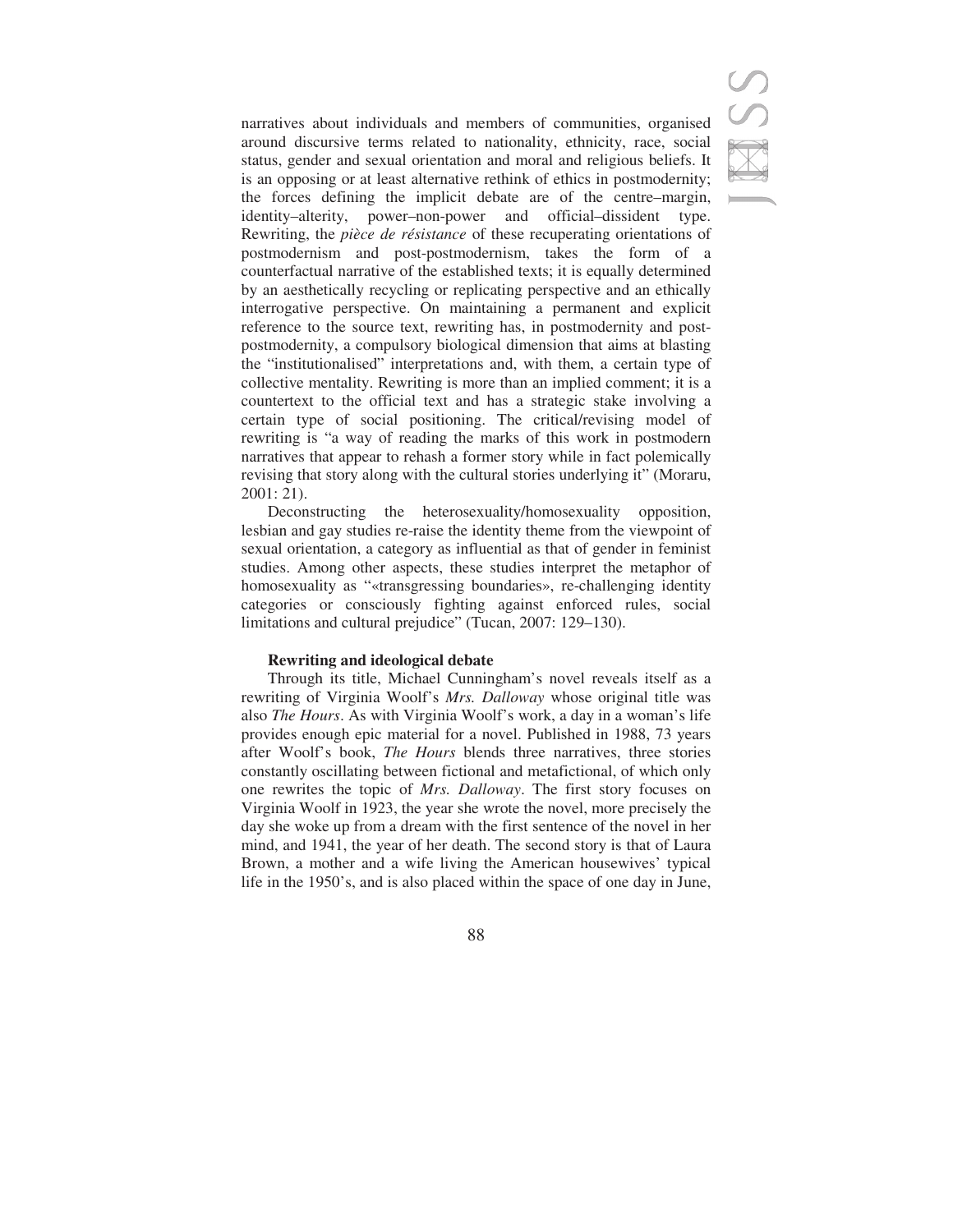the day she is torn between the obligations imposed by her husband's anniversary and her inclination to follow her own desires. The third story depicts Clarissa Vaughan, a New York editor at the end of the  $20<sup>th</sup>$ century, former lover and now good friend of Laura's son, a poet suffering from AIDS. They all live only several hours, but these hours prove the simple truth that life can change radically not from hour to hour, but from minute to minute. Based on the alternative-blending narrative formula, the epic connection between the last two stories is formed only in the last chapter that winds the disparate plot threads into a ball and places it in the metatextual mirror provided by the story of Virginia Woolf, the writer in search for an "atemporal" character to represent her in different times. The novel is written on four realfictional levels: two stories of fictitious characters, one story of a real writer and one story of a famous character from a real book, Mrs. Dalloway.

Clarissa's day is a puzzle made of the same pieces as the novel that serves as its model, but the pieces are combined by the logic behind a different social-historical context. As in *Mrs. Dalloway*, the morning the two characters – the two Mrs. Dalloway, the original and the copy, the woman in the book and the woman in the slice of life imagined in the novel – with the joy of living without a certain reason. A bitter irony, since both women's day will end with the news or the reality of a death: that of Richard, who jumps out of the window, as Septimus Warren Smith did in Virginia Woolf's novel. It is a June morning, "fresh as if issued to children on a beach" (Woolf, 2004: 1), that brings to the forefront the memory of another morning, that spent in Bourbon or Wellfleet, when each of the two 52-year-old women was only 18 and the future was a yet unwritten page. Clarissa was called Mrs. Dalloway by Richard then, because her special being deserved the name of a literary heroine, one who was destined to prosper in the public space, like her namesake, but not Anna Karenina, for instance, who was defeated in the fight between a too strong individuality and the pressing demands of a patriarchal society. Clarissa had nothing to do with the  $19<sup>th</sup>$ -century Russia and her new name would prove to be a sign anticipating the conformity leading to social success, but also an addiction to an identity alien to her own nature. Concretely, at the end of the  $20<sup>th</sup>$  century, this conformity translates, paradoxically, into a revolt against prejudices. A revolt assumed ostentatiously as a current, even fashionable way of asserting individual freedom. Michael Cunningham's Clarissa is a declared lesbian who declared her love for Richard openly, a lesbian who, as she herself admits, has the air of "a sluttish widow, freshly peroxided under her black veil, with her eye on the eligible men at her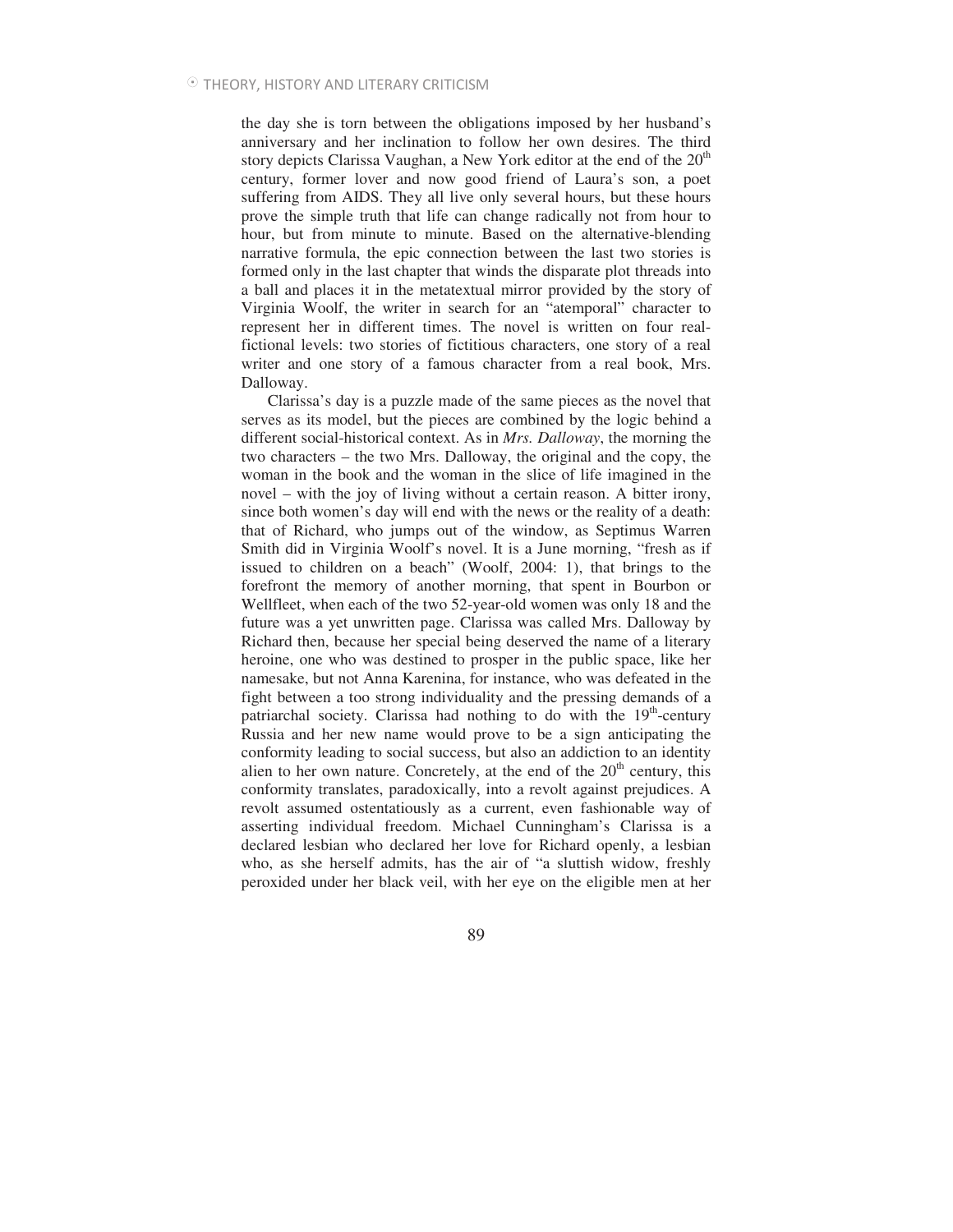husband's wake Cunningham, 2002: 11), therefore a lesbian who has embraced this status out of helplessness or mischance (the film is more explicit: Clarissa declares that she has adopted her lesbianism "out of comfort"). As a matter of fact, Richard also thinks that Clarissa lives with Sally out of weakness and her relationship with her is an absolutely common refuge, Sally being harmless and insipid like a house on a peaceful street. Unlike the 'classical" ideology of the rewritings, which is one-directional because it invokes a marginal vision to deny the central version, Michael Cunningham's rewriting covers a larger territory, i.e. it does not render the truth of the formerly oppressed absolute, it is not a reversed dictatorship, but a debate. Consequently, The Hours is more likely an "art of positioning" (Cărăuș, 2003: 30) subordinated to a social agenda, a kind of de-ideologization that, due to the availability to negotiate the ready-to-accept postulates, is open to man's profound truths that are impossible to render in a unique formula.

The character who questions the Clarissa's position in relation to the issue of sexual identity is the friend of her daughter Julia, Mary Krull, for whom Clarissa is an old-fashioned lesbian stuck in her idea of comfort. Mary Krull is the true nonconformist character in the book, the one who hates both rules and hypocrisy, especially the hypocrisy to pretend to be pleased with being different than the rest of the world, because this is also a bourgeois attitude in itself. But volitional and independent Clarissa is troubled in her satisfaction by the revelation that she has traded love for affection and that the ideal of a great and lasting love affair with Richard, based on their tried and deep friendship, could have given her the chance of a fabulous life. As it is, all Clarissa is left with is a decent life that matches the consumerist, complex-free, hedonistic, libido-driven  $20<sup>th</sup>$ -century mentality: "Venture too far for love, she tells herself, and you renounce citizenship in the country you've made for yourself" (Cunningham, 2002: 97). The "sense of missed opportunity" lies in the memory of the happiness she felt thirty years before, materialised in "a kiss at dusk on a patch of dead grass, and a walk around a pond". This was more erotic an experience than all her other erotic experiences. On looking back, she can say that "that was the moment, right then. There has been no other" (Cunningham, 2002: 98). This is also what Richard himself experiences. He is a bisexual whose choice of homosexuality will cost him his life, since in his novel what stands out is not the figure of Louis, his lover for twelve years, but two women: Clarissa, of whom he thinks exhaustively (he dedicates over fifty pages to the scene in which she wants to buy nail polish) and the ghost of his mother, a torturer and a victim at the same time, Laura Brown, who abandoned him when he was three and who pays for her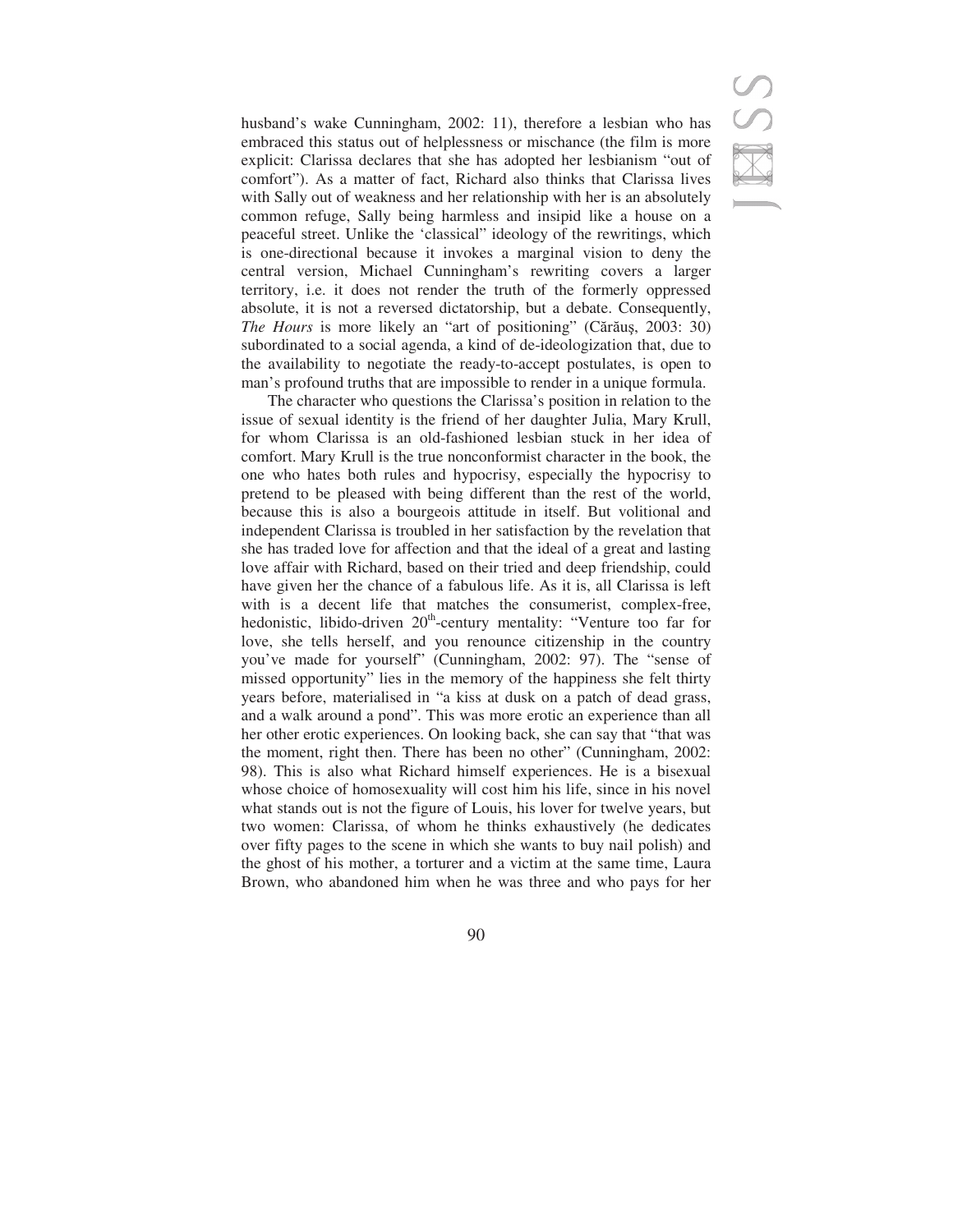guilt with suicide. That our profound ego becomes manifest in books, not in life, is the idea that applies both to Richard and Virginia Woolf and to Laura Brown. Read in the psychoanalytic register, Richard's homosexuality is an expression of helplessness.

### **Evolution of mentalities and timelessness of characters**

*The Hours* is not just a rewriting of Virginia Woolf's novel. It is an update of her book, a literary study of how mentalities and gender and sexual liberty evolve in three moments in time: 1923, 1949 and 1999, the end of a century and a millennium (reference is made to 1965 and the liberalisation of love supported by the flower-power generation). The ideology of the novel is infused with feminist and sexual identityrelated hermeneutics, *gay and lesbian criticism*, illustrating, in the three time references, the steps that were taken during a century. In the story about Virginia Woolf, what appears to be mere extravagance, an experiment, an isolated, psychotic case or "a writer's destiny" becomes, through Laura Brown, a disruption of the traditional structures and, through Clarissa Vaughan, the legalisation of the difference in sexual orientation that no longer surprised anybody. Over the years, Clarissa's story shows that a century had to pass before the obscure inclination of her predecessor (the first Mrs. Dalloway) for Sally Seton could be continued in the social context too, with another Sally, the television producer who became her partner. At the beginning of the 1890's, the 18-year-old Clarissa Dalloway and the bright and independent Sally Seton spoke about the inevitable marriage with a man as a catastrophe. Nevertheless, the former became a fashionable, successful wife with moments of inner frigidity, married to a dull but decent politician, and the latter, the prolific wife of a recently enriched miner's son, and mother of five. The last story, developing at the end of the millennium, brings to the fore no less than four homosexual couples that replace the heterosexual couples in the novel by Virginia Woolf: Clarissa Vaughan – Sally, a pair that has resisted for fifteen years; Richard – Louis, in their youth; Louis and his younger student, in the narrative present; and the fashionable author and screenwriter Walter Hardy and his AIDSstricken friend Evan. Even the patterns of the genders change, since the meeting between Sally, Walter Hardy and Oliver St. Ives, another declared homosexual, is to plan the production of a thriller whose hero is a ... homosexual.

Yet the three parallel stories in *The Hours* demonstrate that the behavioural/identity patterns are timeless, only the contexts change and this is what makes the former more or less acceptable, more or less illicit. The three characters are the avatars of an eternal soul. One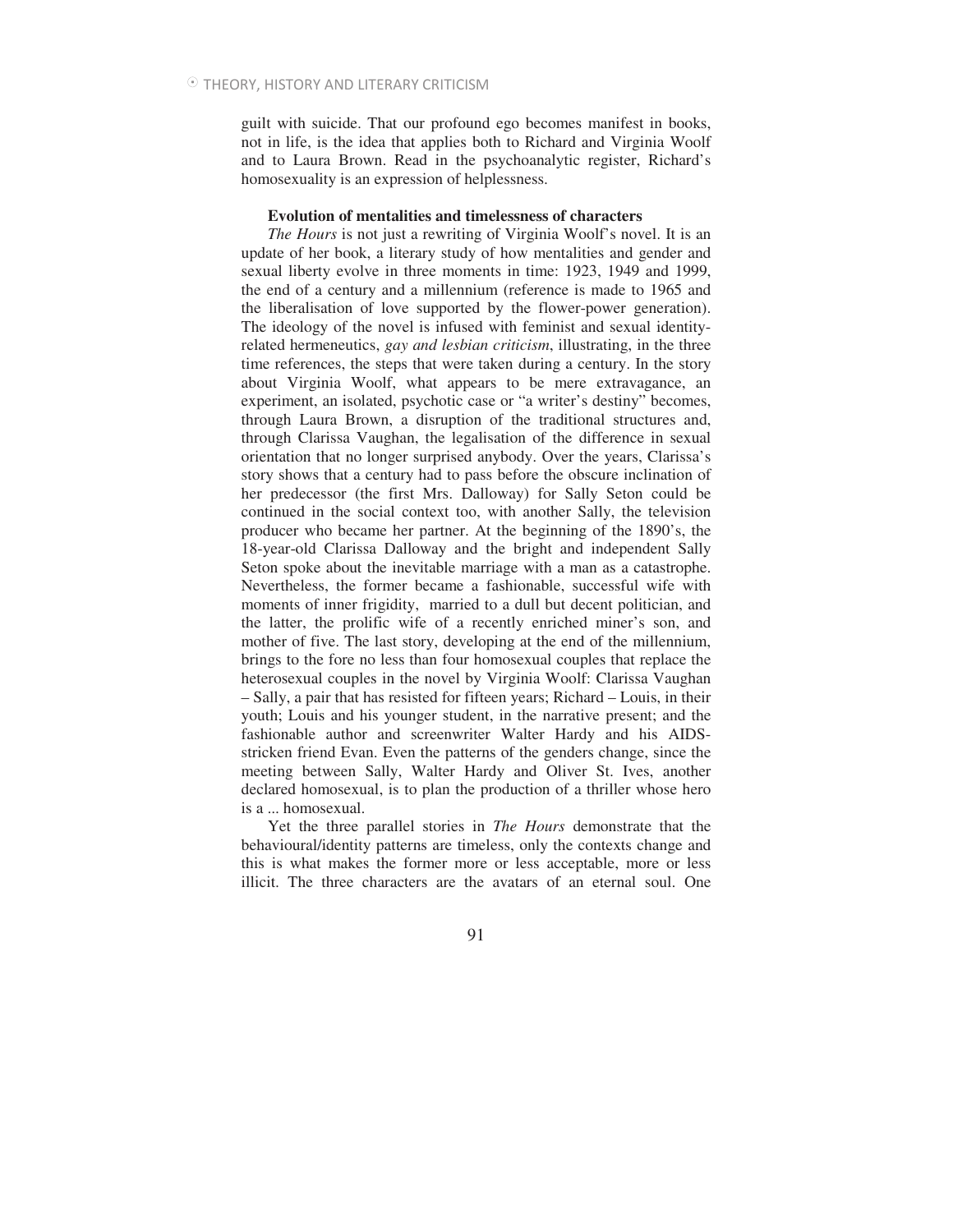# S<br>R

seemingly dull day is isolated from each heroine's life – the same day that develops in different years, a day that apparently can be organised only in relation to a party: the party in honour of Richard, who won the Carruthers Prize; Laura Brown's husband's anniversary party; the special tea that Virginia Woolf herself wants to offer her sister and her children when they come to visit. This may be the reason why the great revelations occur to all the heroines while they are in or around the kitchen. Yet such a common day, when the only duties are to buy flowers, bake a cake, find Chinese tea and candied ginger, a day that starts so well, since every woman has an invigorating morning, can end in a disaster. What makes the difference is... the hours, the unpredictable hours adding spectacular twists to the inner status of the characters who are assessing their identity development. The hours are dark and light. The darkest are the hours of the confrontation with death and affective failure that each character has to face.

For Clarissa Vaughan, as for her literary predecessor, the day is impregnated with present-past flashes that contrasts their potentials with their identity materialisations – the woman she could have been and the woman she actually is. The crucial moment is identified only now, after thirty years, in her separation from Richard after a summer's affair, for a mixture of reasons that include fear of involvement, her lack of trust in his inclinations and feelings and mostly the unbearable frivolity of the age:

... for Clarissa wanted her freedom and Richard wanted, well, too much, didn't he always? He wanted too much. She'd told him that what happened over the summer had been exactly that, something that happened over a summer. Why should he want her, a wry and diffident girl, no breasts to speak of (how could she be expected to trust his desire?), when he knew as well as she the bent of his deepest longings and when he had Louis, worshipful Louis, heavy-limbed, far from stupid, a boy Michelangelo would have been please to draw? Wasn't it, really, just another poetic conceit, Richard's idea of her? They had not had a large or spectacular fight, just a squabble on a corner – there had been no question, even then, of deep damage to the friendship – and yet as she looks back it seems definitive; it seems like the moment at which one possible future ended and a new one began (Cunningham, 2002: 52).

### **Eros** *versus* **living**

"Fine" and "fresh" are the words the two Mrs. Dalloway both use when they speak about the June morning in the present and the one thirty years before. The first morning gave them the sensation that life was a never-ending surprise, that the future was open to all possibilities. The second is just a recollection and an illusory reloading.

From the dawn of the June morning of the narrative present, the story of the two women named Clarissa leads to the twilight of a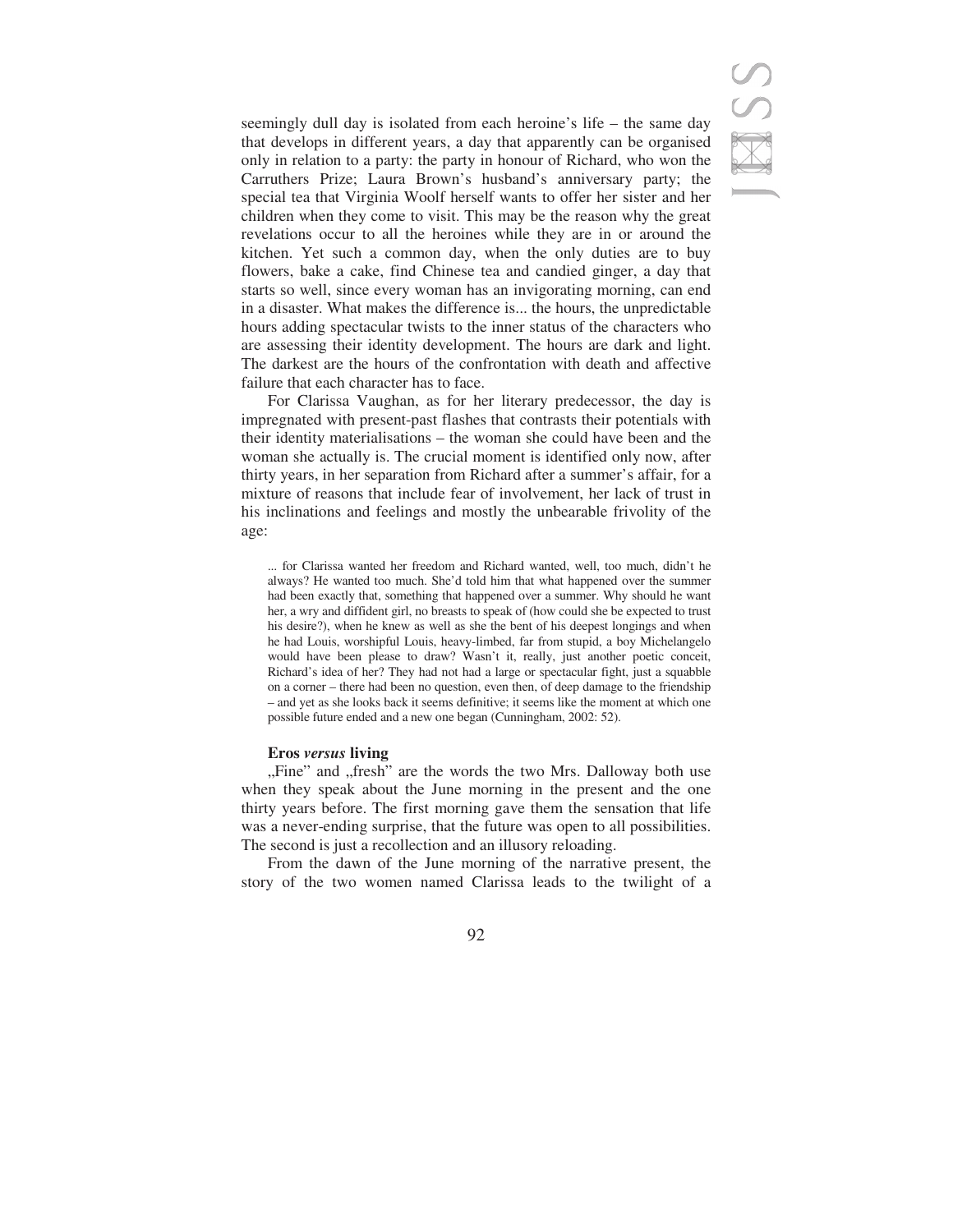snobbish party, very successful even after the strictest standards, or the sad wake where people eat the food prepared for Richard's celebration that never occurred. Thirty years of life are re-evaluated between one morning and one evening, starting with the decisive moment that determined their configuration, that of a love choice. And this choice was made, as the heroines discover, at an age when one does not know oneself very well. But for the women the revelations occur too late to bring a change. Both are stuck in their destiny forever and their soul can be young and fresh again only if it feels the effect of Proust's Madeleine and then just for several hours and only if those hours remind of other hours that were themselves young and fresh. As Clarissa Vaughan says in the end:

There's just this for consolation: an hour here or there when our lives seem, against all odds and expectations, to burst open and give us everything we've imagined, though everyone but children (and perhaps even they) knows these hours will inevitably be followed by others, far darker and more difficult. Still, we cherish the city, the morning; we hope, more than anything, for more.

Heaven only knows why we love it so (Cunningham, 2002: 225–226).

The line taken from *Mrs. Dalloway* reappears to define the two heroines mostly through their common love of life that remains constant despite all opposing arguments. Also common to both of them is the fact that erotic conformity makes room for the manifestation of their insatiable desire to live:

Nothing could be slow enough; nothing last too long. No pleasure could equal [...] this having done with the triumphs of youth, lost herself in the process of living, to find it, with a shock of delight, as the sun rose, as the day sank (Woolf, 2004: 164).

The true love for a great man, be him Peter Walsh or Richard, is too limitative and possessive a stake for both women, a form of chaining and self-devouring. Instead, a life lived at lower levels is much more tempting, as it allows a closer contact with the diverse and complex reality. The eros-living equation contrasts intensity with variety and the vertical with the horizontal, as these new Amazons, at the age of erotic options, trade the pleasures of the narrow bedroom for the larger areas of the social environment. But not without remorse and regrets, as it is shown in the script of this day in which the two women, both having a possible deficit of *anima* and a surplus of *animus*, are subjected to the examination of their affective fulfilment. Their choice itself does not involve any sexual preference, neither homoerotic, nor heteroerotic; it is strictly social and answers to gender-type options. This is why the choice belongs to the Amazon-type of behaviour seen as a volitional act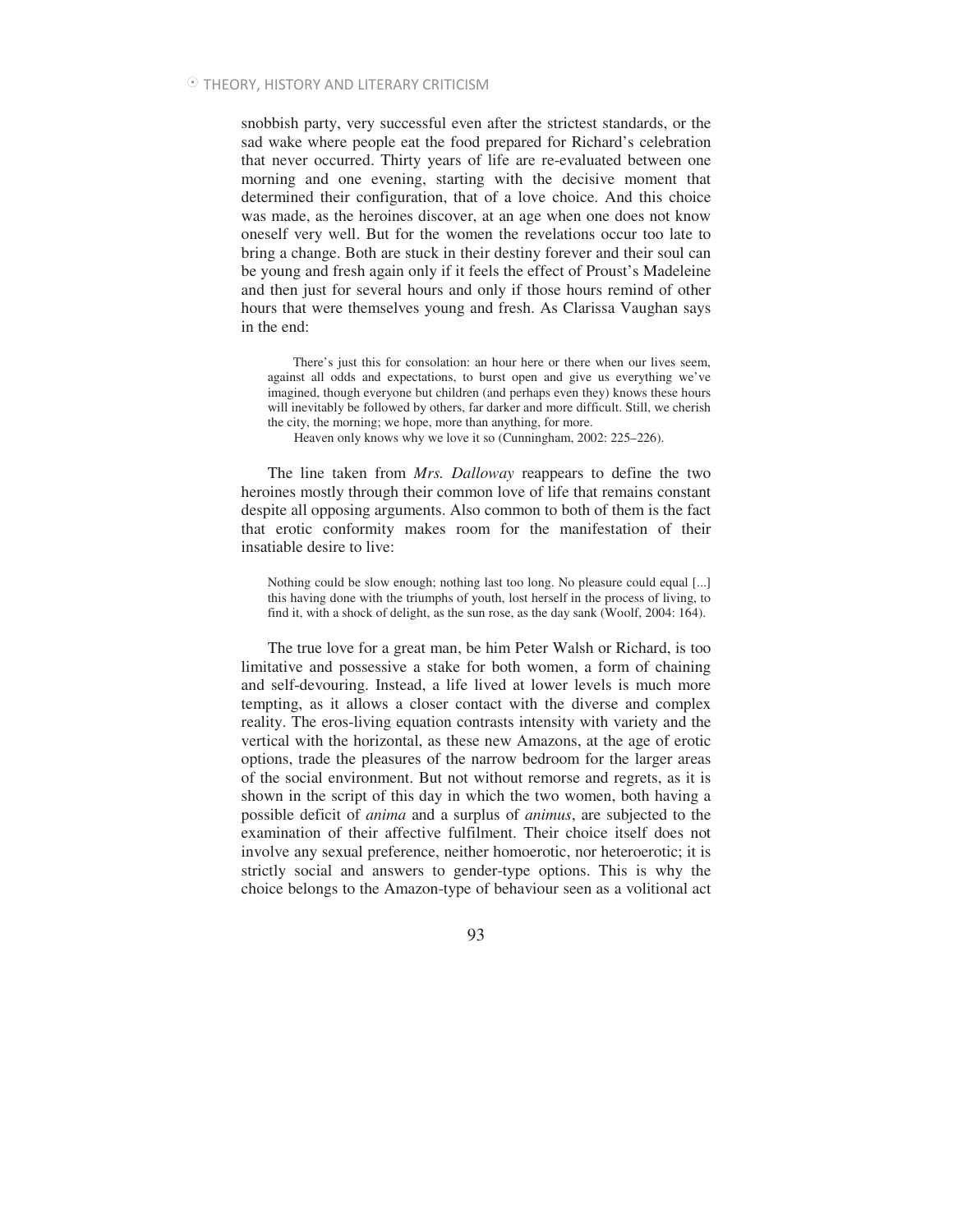of self-determination in the new contexts. Even the suggestion of diffuse lesbianism in Virginia Woolf's heroine implies the idea of her affective independence expressed against the Victorian Puritanism in an experimentalist and defying manner. One cannot ignore that the association between the Amazon and the homoerotic behaviour in the character's structure becomes louder during the "crazy years" when "the radicalization of emancipated women's attitude takes place. In those times an anti-motherhood, anti-heterosexuality discourse was launched that projected the lesbian Amazons in the middle of a public scandal." (Babei, 2013: 563; see also the chapter *Suratele. Lesbos Club (The Sisters. Lesbos Club)*: 557–567). It is undoubtedly significant for the "dating" of the plot in *The Hours* that the Bloomsbury group, to which Virginia Woolf belonged, was the predecessor of the young hippies of the 60's in the matter of sexual revolution. All the three stories in Michael Cunningham's novel occur in past moments of absolute release, after the two World Wars, in the flower power years, at the end of the millennium.

### **Clarissa Vaughan's "previous lives"**

Laura Brown is a classic case of Amazonism: the middle-class housewife suffocated by the comfort of an ideal family life runs away because she does not recognize herself either as a mother or as a wife. We do not know whether her instinctual urge to kiss Kitty was more than a momentary impulse, an Amazon-type inclination, but it is certain that female roles are completely alien to her. This  $20<sup>th</sup>$ -century Madame Bovary not only identifies herself with the different kind of life that she reads about in Woolf's novel, but also has the strength to fulfil her aspirations without becoming lost in the process, as her famous predecessor did. The most adequate expression of her natural self is the "own room" of her favourite writer, Virginia Woolf. It is also present in the hotel room where she takes refuge for several hours to read Mrs. Dalloway and in the library in Toronto, where she will work until retirement after fleeing from her family. In reply, the image of the counterfeit self is the ruined cake, the leitmotif of the anniversary, the objectification of her relationship with her own marriage revealing a "broken self", a dispersed, inorganic structure like the common materials that the cake tries to harmonise in an organised product. It is a way to master the inner chaos that will prove, at the second attempt, an amateurish and ordinary creation, signifying only her endeavour to compensate her lack of vocation. Laura Brown is part of the strange series of 'instinctive Amazons", women who, like shepherdess Marcela from *Don Quixote*, Tisbea, Don Juan's victim in the play by Tirso de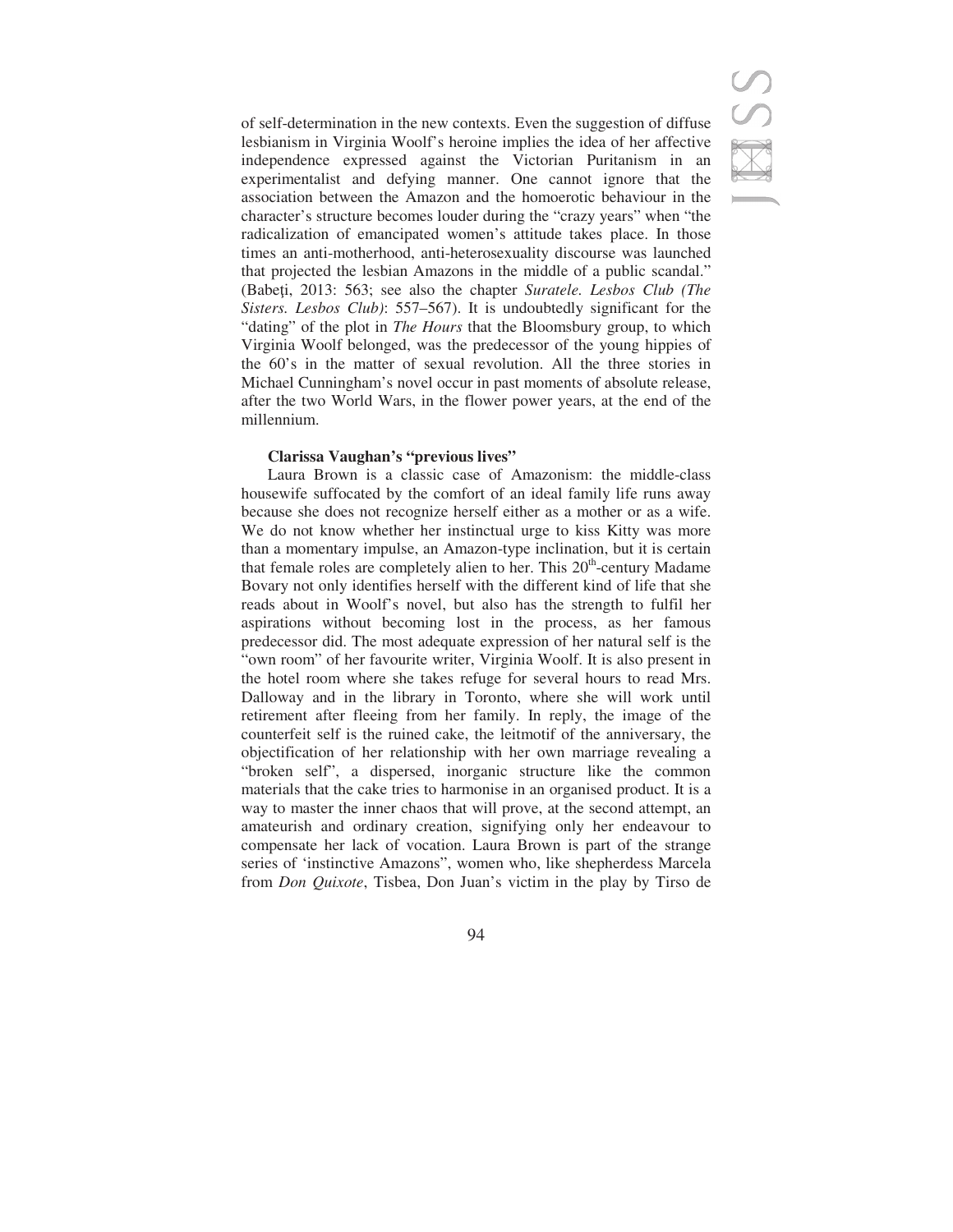Molina, or Rosaline, Juliet predecessor to Romeo's heart, reject the erotic project organically, being capable to have, "at least some of them, an ambiguous relationship with their own body and eventually their own sensuality that we suspect to be absolutely autoerotic" (Ursa, 2012: 86). Laura Brown's drama is that she cannot remain indifferent to her failure in making the cake, that she cannot get rid of the guilt for having abandoned her family. She is also a woman made of parts, never imposing, never self-confident, living with the burden of having done what she could instead of what she should have done, because she has come to know herself only after reaching a status that was not hers. This woman, pregnant with her second child, flirts with the idea of death the day she "awakens" not because she does not love life, but because deliberate death is a manifestation of free will, which is precisely what she does not have in her life.

On the surface, the inadequacy to existence is also visible as a difficulty to establish proper relationships in the case of Virginia Woolf the character: both the servants and her sister who pays her a visit dominate her. Her interior crisis has much deeper and older roots, being triggered by the fight between disease and writing, between the alien voices she hears and the voice of her second, purer ego, the creative ego. She is forever negotiating her working time with the time she dedicates to the others on this day when she awakes with an inspiration, with the rare feeling that she possesses that inner faculty to recognise the mysteries that animate the world: "Writing in that state is the most profound *satisfaction* she knows" (Cunningham, 2002: 35). For a writer, the absolute perception of life in an auroral morning occurs without delay, through writing, as for Laura Brown the state of well-being is reached while reading how Mrs. Dalloway becomes ecstatic at the beautiful June day. Of the three heroines, only Clarissa Vaughan feels the joy of living through direct stimuli.

The Mrs. Dalloway that Virginia Woolf the character outlines as a character pines for London, suffocated by the life she leads in Richmond, where she has lived for eight years to recover from her illness, and for an inner balance that might bring her proper reasonability, enthusiasm and measure in her relations with the others. Mrs. Dalloway is a substitution and compensation product; therefore the day of Virginia Woolf the character is impossible to separate from the day of her character: in the plot, Clarissa, a highly sensitive and susceptible woman initially predestined to suicide from an apparently minor cause, transfers her hopelessness to Septimus Warren Smith so that she, Clarissa, can solve her dilemmas and remain a winner who embraces life, as the disease from whom she and her author suffered is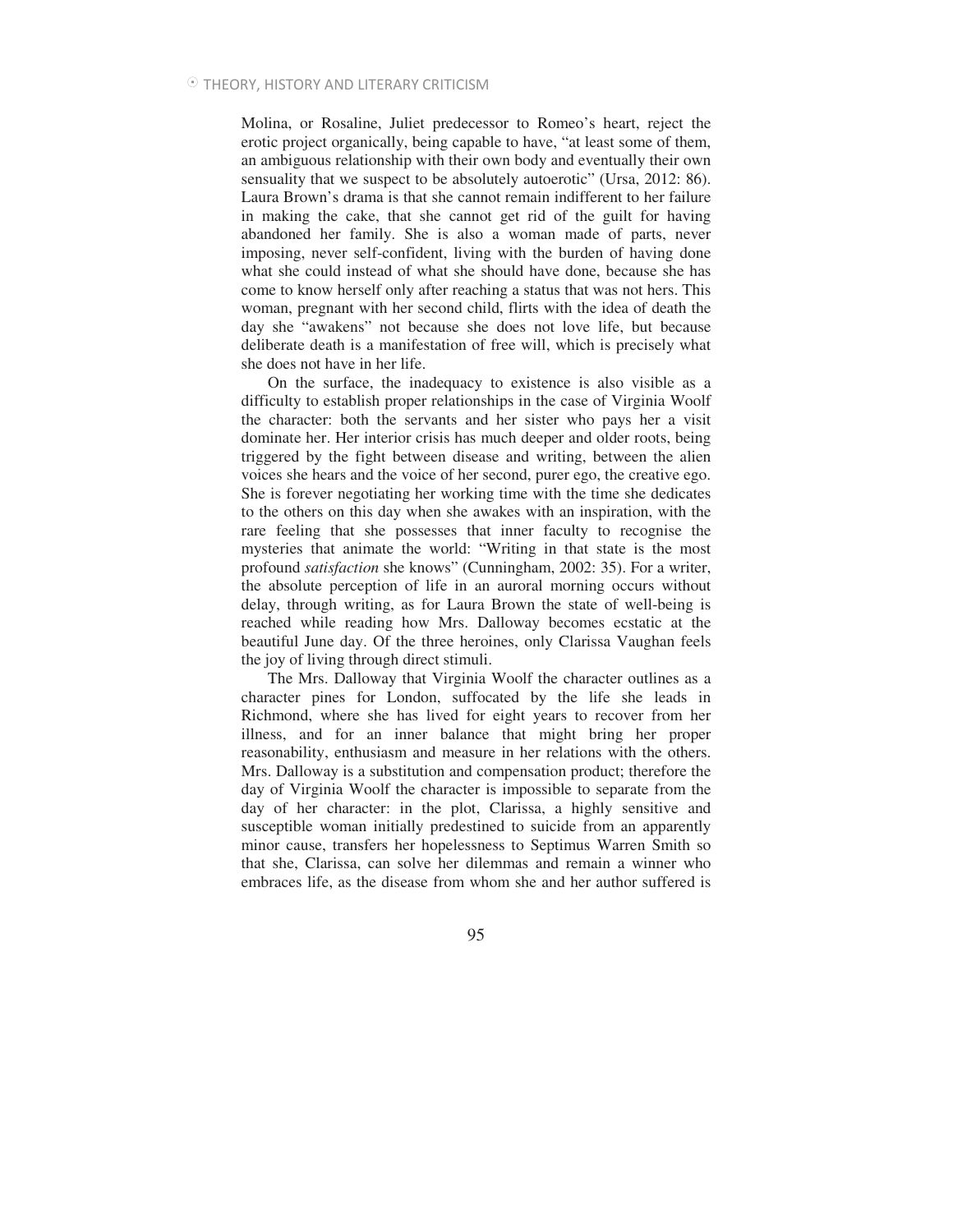defeated. Life dictates the book and the day's details and events move to the fictional realm naturally, passing from the meditation on death suggested by the wake of a bird, to the eroticism concentrated in the kiss she gives to her sister Vanessa.

The narrative materialisation of this mediated way of living shows Michael Cunningham's bright artistic intuition and the possible justification of the metafictional level of his book. The story of the writer in search of her character supports Harold Bloom's opinion that Virginia Woolf is "an apocalyptic aesthete, for whom human existence and the world are finally justified only as aesthetic phenomena" (1998: 435); her erotic energy and feminism are channelled to aestheticism, in a reading-writing vision of the contemplative type, and "the homoerotic, though the natural mode, was largely impeded by solipsistic intensity" (Bloom, 1998: 443), by the belief that one's own personality is the only creation that exists.

## **Conclusions**

With a multilevel narrative structure including three parallel stories, Michael Cunningham investigates, at various levels, the sources of the sexual options – homosexuality/heterosexuality and possibly autoeroticism – and the issue of affective fulfilment in this existential formula. At the same time, due to the exact representation of the socialhistoric background, the novel deals with the problems of the gender roles in three societal structures existing in different moments in time. How much of an Amazon and how much of a lesbian is each of these women, what role determination plays in finding an acceptable, if not happy solution to existence or whether age – the often mentioned age of fifty-two – plays a role in Clarissei Vaughan's the existential crisis are questions to which *The Hours* avoids giving straight, therefore superficial answers. Instead, the book prefers to suggest the complexity of the issues that a choice raises and to employ its consequences at the fictitious level. Rewriting a feminist book by a man has the great merit that it is not situated "on the opposite side", it does not betray its spirit, but it extends its problems to include the "What if" type of questions and explores, with an exceptional knowledge of nuances, the depths of the feminine soul, and sometimes even the masculine soul, from inside the aspiration to androgyny, which was not alien to his model, Virginia Woolf, who in *A Room of One's Own* wrote: "It is fatal to be a man or woman pure and simple; one must be woman-manly or man-womanly. [...] Some collaboration has to take place in the mind between the woman and the man before the act of creation can be accomplished. Some marriage of opposites has to be consummated" (Woolf, 2012: 101).